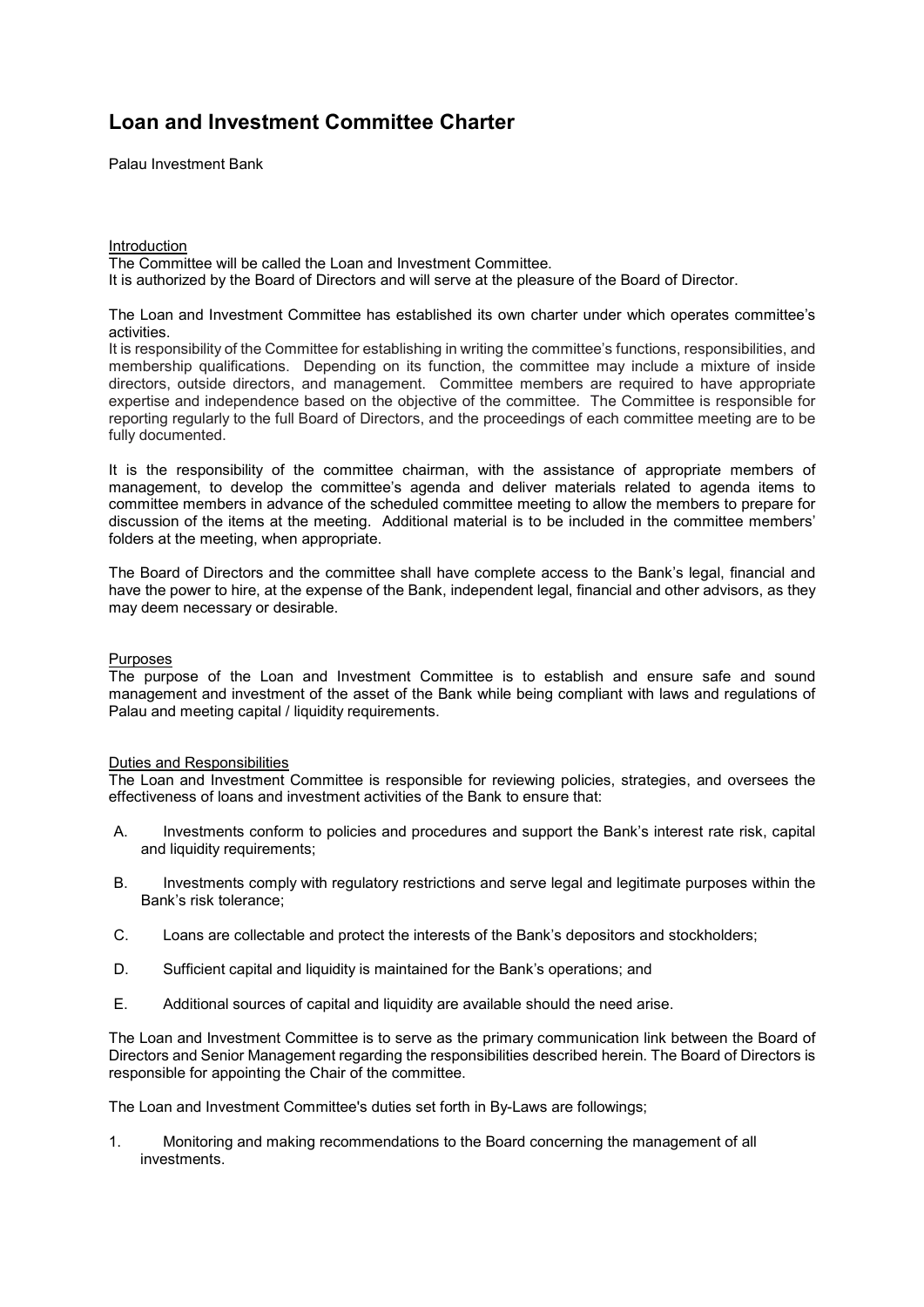Palau Investment Bank

- 2. Investigating and proposing to the Board prospective investments.
- 3. Delivering opinions on any matters submitted to it by the Board or that it wishes to address.

In additions to basic primary duties set forth in By-Laws, it is the responsibility of the Loan and Investment Committee to review and monitor loans, investment, interest rate risk, capital and liquidity policies and activities by, at minimum:

- A. Monitoring the investment portfolio and trading account activities, including investment purchase and sale activity, valuation trends and methodology, and compliance with approved policies and risk limitations;
- B. Monitoring the loans, interest rate and liquidity risk positions taken considering the trends, effectiveness, and size of these positions relative to approved policies and risk limitations;
- C. Reviewing and discussing the current and projected capital ratios considering overall financial condition, growth, strategy changes, relevant economic conditions, and current and projected capital positions in relation to the approved Capital Plan;
- D. Reviewing and discussing the trends and changes relating to deposit taking and borrowing, such as considering, but not be limited to, volume, pricing, maturity, average deposit size, and significant customer concentrations;
- E. Reviewing and discussing the risk management, accounting, profitability, legal, audit and compliance, systems and operations, and reputation risk implications of any new loans and investments, funding and capital related cash market, and/or derivative products prior to the introduction of the product;
- F. Reviewing any relevant reports rendered by the internal audit, compliance unit, and external auditors and work with the Audit Committee, as appropriate, to ensure that any necessary corrective actions are taken and achieved; and
- G. Reviewing any relevant reports received from the Bank's regulators regarding the activities of the Loan and Investment Committee, including confirming that appropriate strategies are developed and implemented when corrective action is recommended.

The Loan and Investment Committee is permitted to obtain the assistance of legal counsel, industry experts, and consultants as deemed necessary, and review and reassess the adequacy of these guidelines (including the performance of the committee) on at least an annual basis and recommend any proposed changes to the Board of Directors for approval.

# Membership

There shall be a Loan and Investment Committee consisting of at least three (3) persons appointed by the Board of Directors. Members may be removed and replaced by the Board of Directors at any time and shall serve until their successors are duly elected and qualified.

# Meeting Minutes

Minutes of each meeting shall be duly kept in the Bank's records. Copies shall be mailed to the board and committee membership within two weeks after a meeting.

At the request of the Board of Directors or as the Chair determines necessary, reports of meetings of the Loan and Investment Committee are to be made to the Board of Directors at its next regularly scheduled meeting accompanied by any recommendations.

It is the policy of the Bank and the responsibility of the Board of Directors and Senior Management to ensure that accurate and concise meeting minutes are properly documented for all meetings of, and actions taken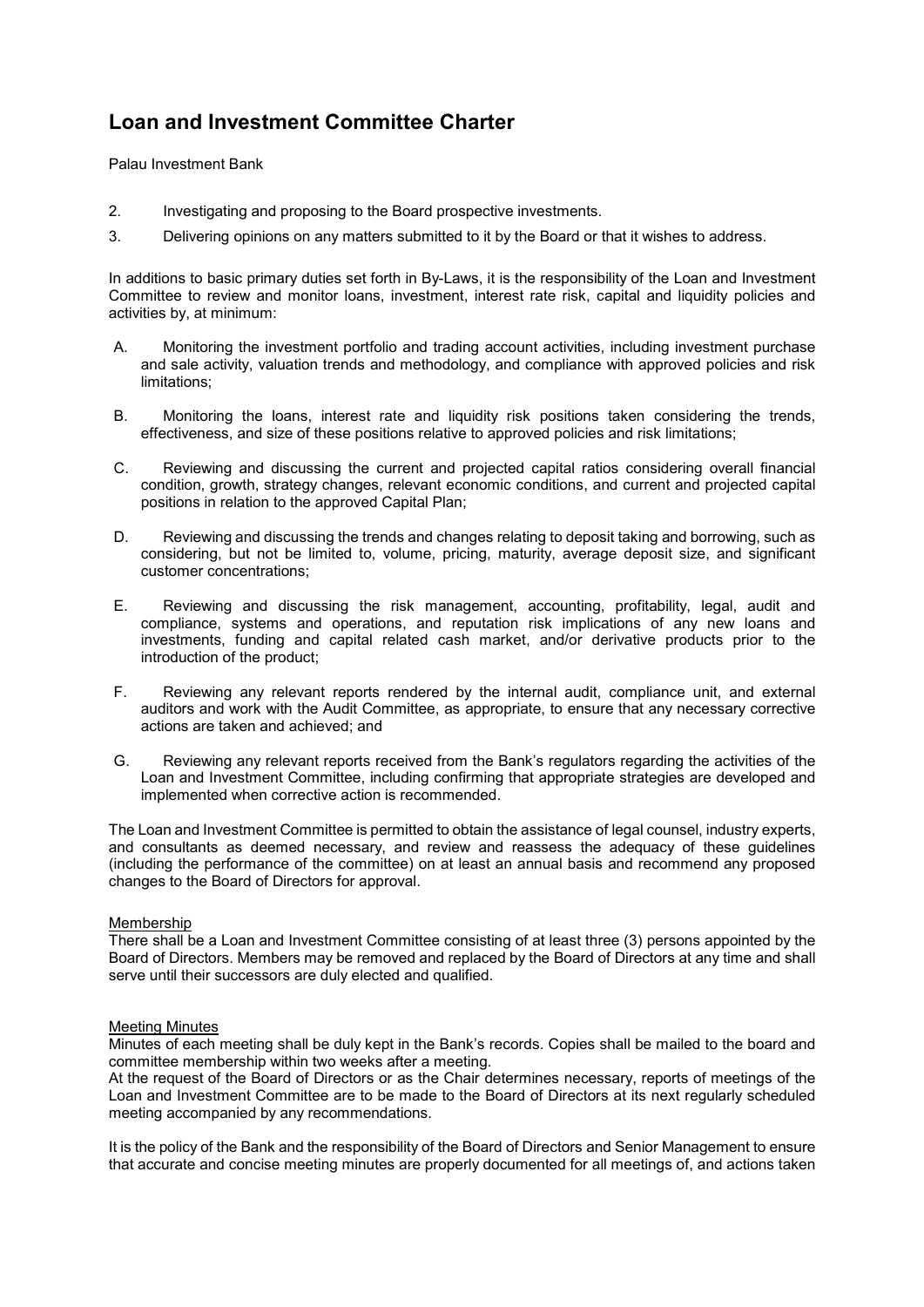Palau Investment Bank

by, the Board of Directors and committees thereof. In general, minutes of Board of Directors and board committee meetings are an essential part of the Bank's records capturing the deliberations and actions of the Board of Directors. Meeting minutes must be complete and accurate, and document the review and discussion of material action items on the agenda, any actions taken, follow-up items to be addressed at subsequent meetings, and any other issues that may arise (including approval of previous meeting minutes and approved policies by the Board of Directors).

Minutes are to record the attendance of each director, other attendees, and directors' votes or abstentions. The record of meetings by the Board of Directors and activities should include all materials distributed to the Board of Directors for informational, oversight, or monitoring purposes. Each director should have the opportunity to review and, if appropriate, modify the minutes before the Board of Directors ratifies them. Minutes are to be timely and presented for approval at the next meeting of the Board of Directors. In addition, the Board of Directors is to ensure that it receives regular reports or minutes from the various committee meetings.

The Board of Directors is to address the level of detail required for minutes and records of meetings of the Board of Directors. Minutes may be subject to discovery during stockholder derivative litigation. Minutes are to include sufficient information to reflect that directors were fully informed about the relevant facts, carefully deliberated the issues, provided credible challenge when necessary, and made decisions based on the best interests of the Bank and its shareholders.

At minimum, these minutes are to reflect the following standards:

# 1. Adequacy of Management's Reports to the Board of Directors

 It is the responsibility of Senior Management to ensure that reports submitted to the Board of Directors are thorough and accurate and cover all aspects of the Bank's operations. Senior Management is to provide such reports to the members of the Board of Directors before regular board or committee meetings to allow adequate time for review before the meetings. In general, these reports are to:

- A. Document any significant changes to capital, financial performance results, compliance performance, and major business activities, including information technology risks;
- B. Address technology risks for information security, technology audit work, business continuity planning, and technology vendor oversight activities; and

# 2. Oversight of Management

Minutes are to reflect the Board of Director's discussion and approval of any major strategic or operating decisions and the adoption of major operating policies, procedures and processes. It is the responsibility of Senior Management to obtain board approval before implementing new policies or engaging in new activities.

# 3. Attendance and Participation

The minutes are to document regular attendance by board members, which should be at least 75% or more of all regularly scheduled board meetings as the benchmark for regular attendance. In addition, minutes are to identify board members who ask questions or make motions, indicating that they are active in the meetings.

# 4. Performance Evaluations

Minutes are to reflect the Board of Director's election of officers, its review of management performance, and its deliberations regarding salaries and compensation for officers and fees for attorneys, appraisers, directors and others.

# 5. Compliance with Directives

Minutes are to document how the Bank's internal systems monitor operations and ensure that management's actions are appropriate and conform to policies and directives approved by the Board of Directors.